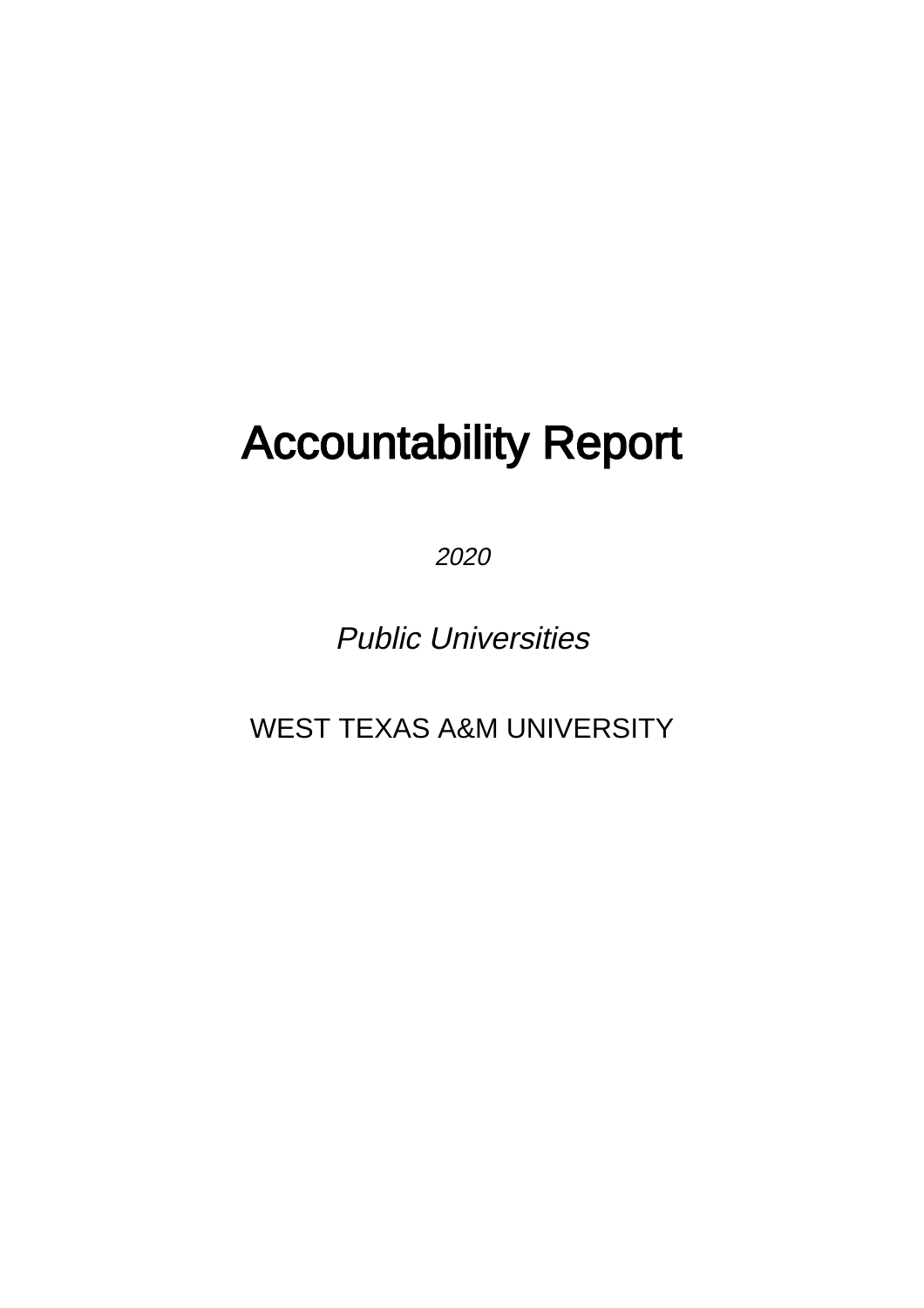#### Degrees and Certificates Awarded

Degrees and certificates awarded for students at public 4-year institutions. Percent change is from first to last year displayed.

|                                   | 2018  | 2019  | 2020  | Percent Change |
|-----------------------------------|-------|-------|-------|----------------|
|                                   | Count | Count | Count |                |
|                                   |       |       |       |                |
| Total                             | 2,411 | 2,601 | 2,556 | 6.0%           |
| Certificate                       |       |       |       |                |
| Associate                         |       |       |       |                |
| Bachelor's                        | 1,632 | 1,745 | 1,730 | 6.0%           |
| Master's                          | 778   | 851   | 825   | 6.0%           |
| Doctoral Research<br>Scholarship  |       | 5     |       | 0.0%           |
| Doctoral Professional<br>Practice |       |       |       |                |

#### Degrees and Certificates Awarded (Economically Disadvantaged)

Economically disadvantaged undergraduates receiving a Certificate, Associate Degree or Bachelor's Degree. Percent change is from first to last year displayed.

|                                       | 2018  | 2019  | 2020  | Percent Change |
|---------------------------------------|-------|-------|-------|----------------|
|                                       | Count | Count | Count |                |
|                                       |       |       |       |                |
| Undergraduates Receiving<br>Ian Award | 898   | 984   | 926   | 3.1%           |

#### Graduation Rate: 4-, 5-, and 6-Year

First-time, full-time entering degree-seeking students who enrolled in a minimum of 12 SCH their first fall semester who have graduated from the same institution or another Texas public or independent institution. Percentage point change is from first to last year displayed.

|                              |                            | 2018  |         |                            | 2019  |         |                            | 2020  |         | Point  |
|------------------------------|----------------------------|-------|---------|----------------------------|-------|---------|----------------------------|-------|---------|--------|
|                              | Entering<br>Fall<br>Cohort | Count | Percent | Entering<br>Fall<br>Cohort | Count | Percent | Entering<br>Fall<br>Cohort | Count | Percent | Change |
|                              |                            |       |         |                            |       |         |                            |       |         |        |
| 4-Year<br>Graduation<br>Rate | 2014                       | 1,323 | 29.9%   | 2015                       | 1,382 | 31.3%   | 2016                       | 1,304 | 32.1%   | 2.2    |
| * Same                       |                            |       | 26.6%   |                            |       | 28.6%   |                            |       | 30.1%   | 3.5    |
| * Other                      |                            |       | 3.3%    |                            |       | 2.7%    |                            |       | 1.9%    | $-1.4$ |
| 5-Year<br>Graduation<br>Rate | 2013                       | 1,284 | 46.3%   | 2014                       | 1,323 | 44.1%   | 2015                       | 1,382 | 46.7%   | 0.4    |
| * Same                       |                            |       | 41.7%   |                            |       | 38.4%   |                            |       | 41.2%   | $-0.5$ |
| * Other                      |                            |       | 4.7%    |                            |       | 5.7%    |                            |       | 5.4%    | 0.7    |
| 6-Year<br>Graduation<br>Rate | 2012                       | 1,199 | 49.9%   | 2013                       | 1,284 | 51.0%   | 2014                       | 1,323 | 50.5%   | 0.6    |
| * Same                       |                            |       | 43.0%   |                            |       | 44.6%   |                            |       | 43.4%   | 0.4    |
| * Other                      |                            |       | 6.9%    |                            |       | 6.4%    |                            |       | 7.1%    | 0.2    |

#### Fall Headcount

Fall headcount including dual credit students and not including fall flex students. Percent change is from first to last year displayed.

| .u<br>. .<br>$-o$<br>. .<br>$ -$<br>____<br>$\sim$<br>__ |  | . | ^′ | 2020 | - - - |
|----------------------------------------------------------|--|---|----|------|-------|
|----------------------------------------------------------|--|---|----|------|-------|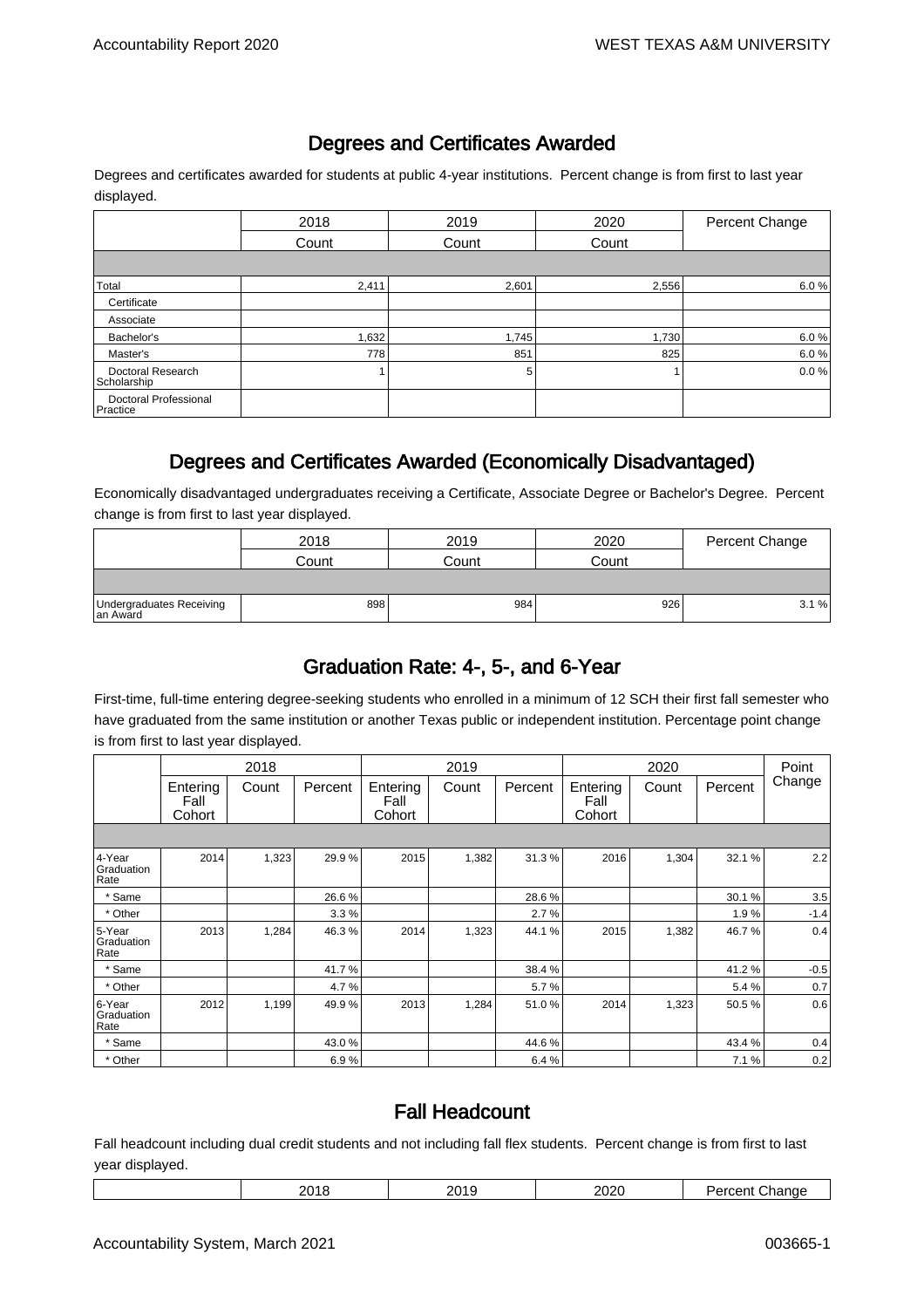|                  | Count  | Count | Count  |         |
|------------------|--------|-------|--------|---------|
|                  |        |       |        |         |
| Total            | 10,030 | 9,970 | 10,051 | 0.2%    |
| Male             | 4,248  | 4,221 | 4,173  | $-1.8%$ |
| Female           | 5,782  | 5,749 | 5,878  | 1.7%    |
| Total            | 10,030 | 9,970 | 10,051 | 0.2%    |
| White            | 5,867  | 5,683 | 5,626  | $-4.1%$ |
| African American | 649    | 652   | 658    | 1.4%    |
| Hispanic         | 2,642  | 2,738 | 2,883  | 9.1%    |
| Asian            | 302    | 291   | 311    | 3.0%    |
| International    | 217    | 260   | 234    | 7.8%    |
| Other            | 353    | 346   | 339    | $-4.0%$ |

#### Working or Enrolled in Texas within One Year after Award

Students found working or enrolled in Texas within one year after earning a degree or certificate. Note that this measure was revised to match the 60x30TX state strategic plan. Percentage point change is from first to last year displayed.

|                         | 2017  |         |        | 2018    |       | 2019    | Point Change |
|-------------------------|-------|---------|--------|---------|-------|---------|--------------|
|                         | Count | Percent | Count  | Percent | Count | Percent |              |
|                         |       |         |        |         |       |         |              |
| Total                   | 1.579 | 71.8%   | 1,691  | 71.5 %  | 1,805 | 70.4 %  | $-1.4$       |
| <b>Working Only</b>     | 1,269 | 57.7%   | ا 410. | 59.6 %  | 1,487 | 58.0%   | 0.3          |
| <b>Enrolled Only</b>    | 77    | 3.5%    | 81     | 3.4%    | 67    | 2.6%    | $-0.9$       |
| Working and<br>Enrolled | 233   | 10.6%   | 200    | 8.5%    | 251   | 9.8%    | $-0.8$       |

## Undergraduate Student Debt as Percentage of First Year Wage

Median of undergraduate student loan debt as a percentage of first year wage for graduates of Texas public institutions. Point change is from first to last year displayed.

|        | 2016   | 2017    | 2018    | Point Change |
|--------|--------|---------|---------|--------------|
|        | Pct    | Pct     | Pct     |              |
|        |        |         |         |              |
| Median | 65.69% | 63.54 % | 60.90 % | $-0.0479$    |

#### Excess Semester Credit Hours Attempted

Average semester credit hours attempted when completing a bachelor's degree. Percentage change is from first to last year displayed.

|       | 2018  | 2019  | 2020  | Percent Change |
|-------|-------|-------|-------|----------------|
|       | Count | Count | Count |                |
|       |       |       |       |                |
| Same  |       |       |       | 0.0 %          |
| Other | 13    | 141   | 13    | 0.0 %          |
| Total | 61    | 6     |       | 0.0 %          |

#### Percent of Undergraduates Completing with Debt

Percent of undergraduate students earning an associate or bachelor's degree with student loan debt. Percentage point change is from first to last year displayed.

|            | 2018   | 2019    | 2020    | Point Change |
|------------|--------|---------|---------|--------------|
|            | Pct    | Pct     | Pct     |              |
|            |        |         |         |              |
| Associate  |        |         |         | 0.0          |
| Bachelor's | 61.04% | 61.79 % | 60.76 % | $-0.2$       |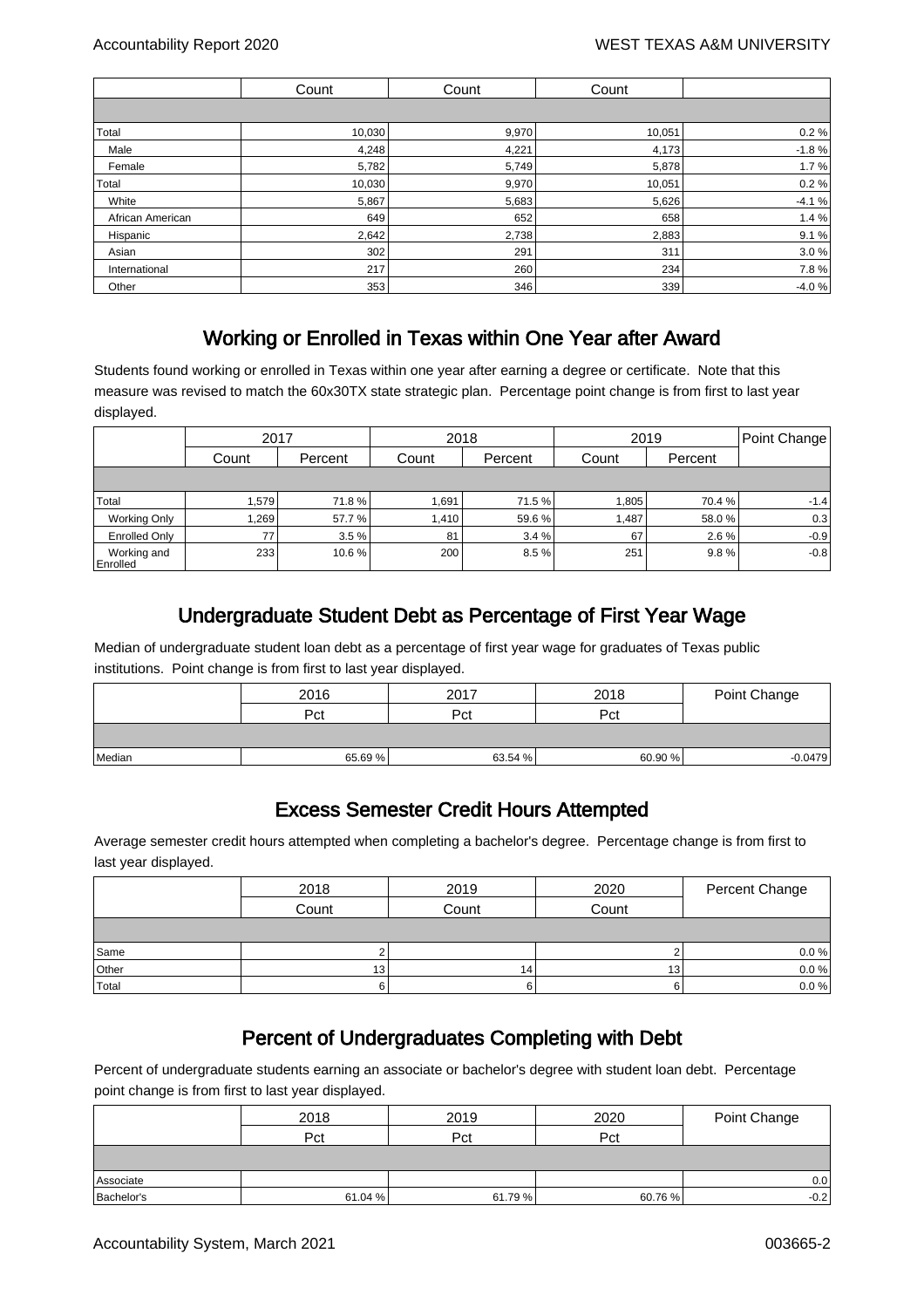| 'Total | 70<br>. | 70<br>,,,, | $\sim$<br>70<br>טרי. | ، |
|--------|---------|------------|----------------------|---|
|        |         |            |                      |   |

#### Tuition and Fees

Average cost of mandatory tuition and fees charged a student taking 30 semester credit hours. Percent change is from first year to last year displayed.

|                          | 2019    | 2020    | 2021    | Percent Change |
|--------------------------|---------|---------|---------|----------------|
|                          | Amount  | Amount  | Amount  |                |
|                          |         |         |         |                |
| Average Tuition and Fees | \$8,484 | \$8,688 | \$9,040 | 6.6%           |

#### Semester Credit Hours

Fall semester credit hours state funded and non state funded by level. Percent change is from first year to last year displayed.

|                           | 2018    | 2019    | 2020    |
|---------------------------|---------|---------|---------|
|                           | Count   | Count   | Count   |
|                           |         |         |         |
| <b>Lower Division SCH</b> | 52,390  | 52,803  | 52,295  |
| <b>Upper Division SCH</b> | 39,656  | 39,305  | 39,541  |
| Total Undergraduate SCH   | 92,046  | 92,108  | 91,836  |
| Master's SCH              | 15,087  | 14,643  | 15,321  |
| Doctoral SCH              | 43      | 193     | 280     |
| Special Professional SCH  |         |         |         |
| <b>Optometry SCH</b>      |         |         |         |
| <b>Total Graduate SCH</b> | 15,130  | 14,836  | 15,601  |
| <b>AII SCH</b>            | 107,176 | 106.944 | 107,437 |

#### Students Receiving Pell Grants

Fall undergraduate students receiving a Pell grant as reported in THECB's Financial Aid Database. Percentage point change is from first to last year displayed.

|         | 2017  |         | 2018  |         | 2019  | Point Change |        |
|---------|-------|---------|-------|---------|-------|--------------|--------|
|         | Count | Percent | Count | Percent | Count | Percent      |        |
|         |       |         |       |         |       |              |        |
| Pell    | 2.769 | 37.4%   | 2,826 | 38.3%   | 2,842 | 38.6 %       | 1.2    |
| No Pell | 4,625 | 62.6 %  | 4,551 | 61.7 %  | 4,513 | 61.4 %       | $-1.2$ |

#### Fall Undergraduate Students Enrolled in Texas Top 10% and Top 25%

First-time undergraduates entering the summer/fall class who ranked in the top 10 percent or the top 11-25 percent of their Texas public high school classes. Percentage point change is from first to last year displayed.

|                                      |                 | 2018    |       | 2019    |       | 2020     | Point Change |
|--------------------------------------|-----------------|---------|-------|---------|-------|----------|--------------|
|                                      | Count           | Percent | Count | Percent | Count | Percent  |              |
|                                      |                 |         |       |         |       |          |              |
| Total                                | 1,034           | 100.0%  | 1,159 | 100.0%  | 1,121 | 100.0%   | 0.0          |
| Students in<br>Texas Top 10%         | 222             | 21.5%   | 226   | 19.5%   | 245   | 21.9%    | 0.4          |
| Students in<br>Texas 11%-25%         | 264             | 25.5%   | 287   | 24.8%   | 284   | 25.3%    | $-0.2$       |
| <b>Other Criteria</b>                | 515             | 49.8%   | 640   | 55.2%   | 584   | 52.1 %   | 2.3          |
| Applicant<br>Rejected or<br>Withdrew | 29              | 2.8%    |       | 0.1%    |       | $0.0 \%$ | $-2.8$       |
| No Application                       | $\vert 4 \vert$ | 0.4%    | 5     | 0.4%    | 8     | 0.7%     | 0.3          |

#### Students Enrolled in Dual Credit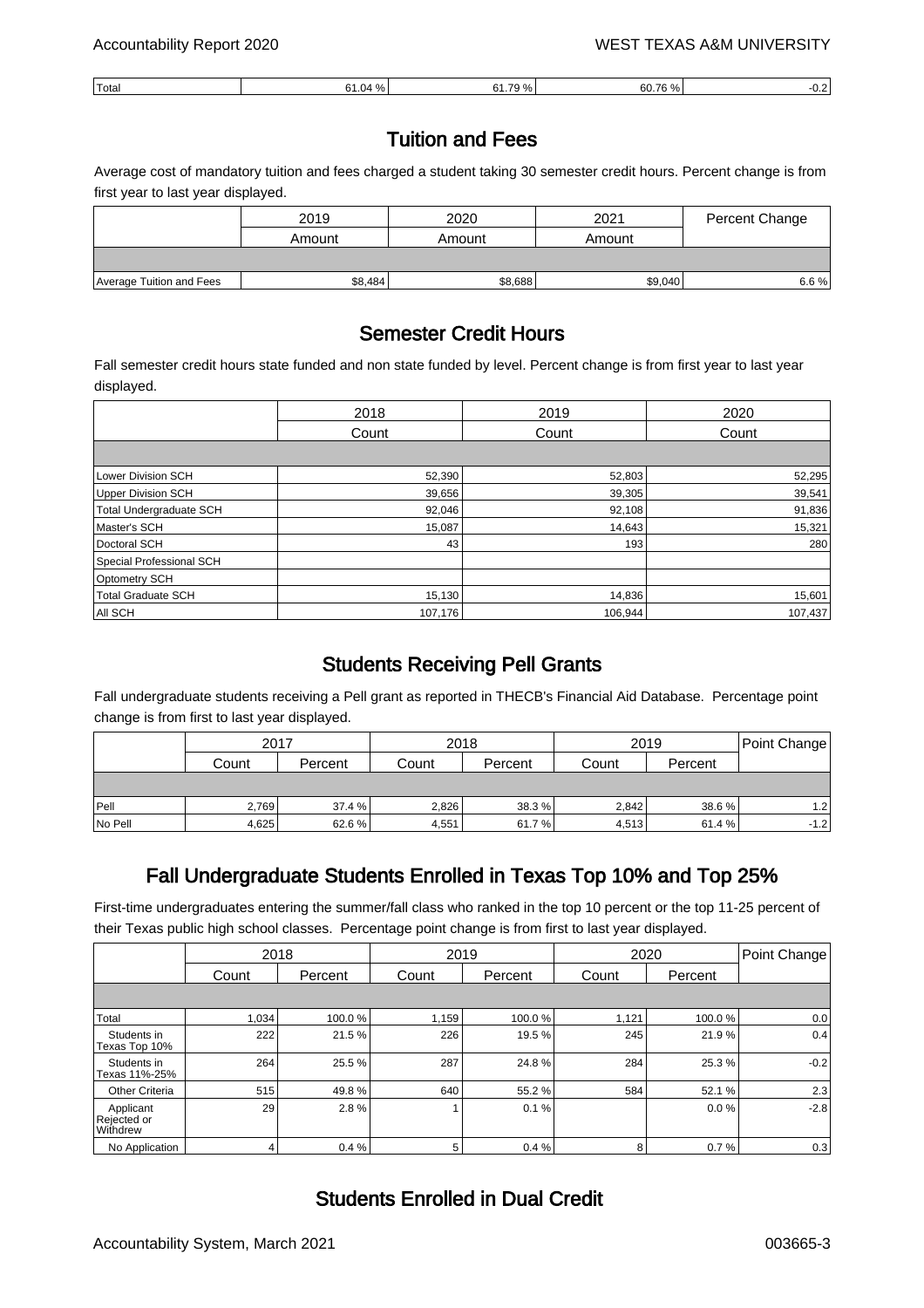Fall undergraduate students enrolled in dual credit courses in the fall. Percentage point change is from first to last year displayed.

|                 | 2018  |         |       | 2019     | 2020  | Point Change |         |  |  |
|-----------------|-------|---------|-------|----------|-------|--------------|---------|--|--|
|                 | Count | Percent | Count | Percent  | Count | Percent      |         |  |  |
|                 |       |         |       |          |       |              |         |  |  |
| Dual Credit     |       | 0.0%    |       | $0.0 \%$ |       | $0.0 \%$     | 0.0     |  |  |
| Not Dual Credit | 7,377 | 100.0%  | 7,355 | 100.0%   | 7,338 | 100.0%       | $0.0\,$ |  |  |

## Persistence Rates (One Year)

One year persistence rates for first-time, degree-seeking undergraduates enrolled in at least 12 semester credit hours in the fall. Percentage point change from first to last year displayed.

|                                |                            | 2018  |         |                            | 2019  |         |                            | 2020  |         | Point  |
|--------------------------------|----------------------------|-------|---------|----------------------------|-------|---------|----------------------------|-------|---------|--------|
|                                | Entering<br>Fall<br>Cohort | Count | Percent | Entering<br>Fall<br>Cohort | Count | Percent | Entering<br>Fall<br>Cohort | Count | Percent | Change |
|                                |                            |       |         |                            |       |         |                            |       |         |        |
| 1-Year<br>Persistence<br>Rates | 2017                       | 1.229 | 77.9 %  | 2018                       | 1,170 | 78.4 %  | 2019                       | 1.299 | 77.7%   | $-0.2$ |
| * Same                         |                            |       | 66.8%   |                            |       | 68.4%   |                            |       | 67.1 %  | 0.3    |
| * Other                        |                            |       | 11.1 %  |                            |       | 10.0%   |                            |       | 10.5%   | $-0.6$ |

#### Persistence Rates (Two Year)

Two year persistence rates for first-time, degree-seeking undergraduates enrolled in at least 12 semester credit hours in the fall. Percentage point change from first to last year displayed.

|                                |                            | 2018  |         |                            | 2019  |         |                            | 2020  |         | Point  |
|--------------------------------|----------------------------|-------|---------|----------------------------|-------|---------|----------------------------|-------|---------|--------|
|                                | Entering<br>Fall<br>Cohort | Count | Percent | Entering<br>Fall<br>Cohort | Count | Percent | Entering<br>Fall<br>Cohort | Count | Percent | Change |
|                                |                            |       |         |                            |       |         |                            |       |         |        |
| 2-Year<br>Persistence<br>Rates | 2016                       | 1,303 | 68.3%   | 2017                       | 1,228 | 72.6%   | 2018                       | 1,168 | 69.8%   | 1.5    |
| * Same                         |                            |       | 54.7%   |                            |       | 57.9%   |                            |       | 58.6%   | 3.9    |
| * Other                        |                            |       | 13.6%   |                            |       | 14.7%   |                            |       | 11.1%   | $-2.5$ |

#### Graduation and Persistence Rate (Six Year)

Six year graduation and persistence rate for first-time, full-time degree-seeking students who enrolled in a minimum of 12 semester credit hours their first fall semester. Percentage point change is from first to last year displayed.

|                              |                            | 2018  |         |                            | 2019  |         |                            | 2020  |         | Point  |
|------------------------------|----------------------------|-------|---------|----------------------------|-------|---------|----------------------------|-------|---------|--------|
|                              | Entering<br>Fall<br>Cohort | Count | Percent | Entering<br>Fall<br>Cohort | Count | Percent | Entering<br>Fall<br>Cohort | Count | Percent | Change |
|                              |                            |       |         |                            |       |         |                            |       |         |        |
| 6-Year<br>Graduation<br>Rate | 2012                       | 1,199 | 57.4 %  | 2013                       | 1.284 | 58.7%   | 2014                       | 1.323 | 58.3%   | 0.9    |
| * Same                       |                            | 550   | 45.9%   |                            | 607   | 47.3%   |                            | 613   | 46.3%   | 0.4    |
| * Other                      |                            | 138   | 11.5 %  |                            | 147   | 11.4 %  |                            | 158   | 11.9%   | 0.4    |

#### Graduation Rates for Master's Programs

Master's students receiving a master's degree within five years. Percentage point change is from first to last year displayed.

| ____ | - -<br>____ | ____ |  |
|------|-------------|------|--|
|      |             |      |  |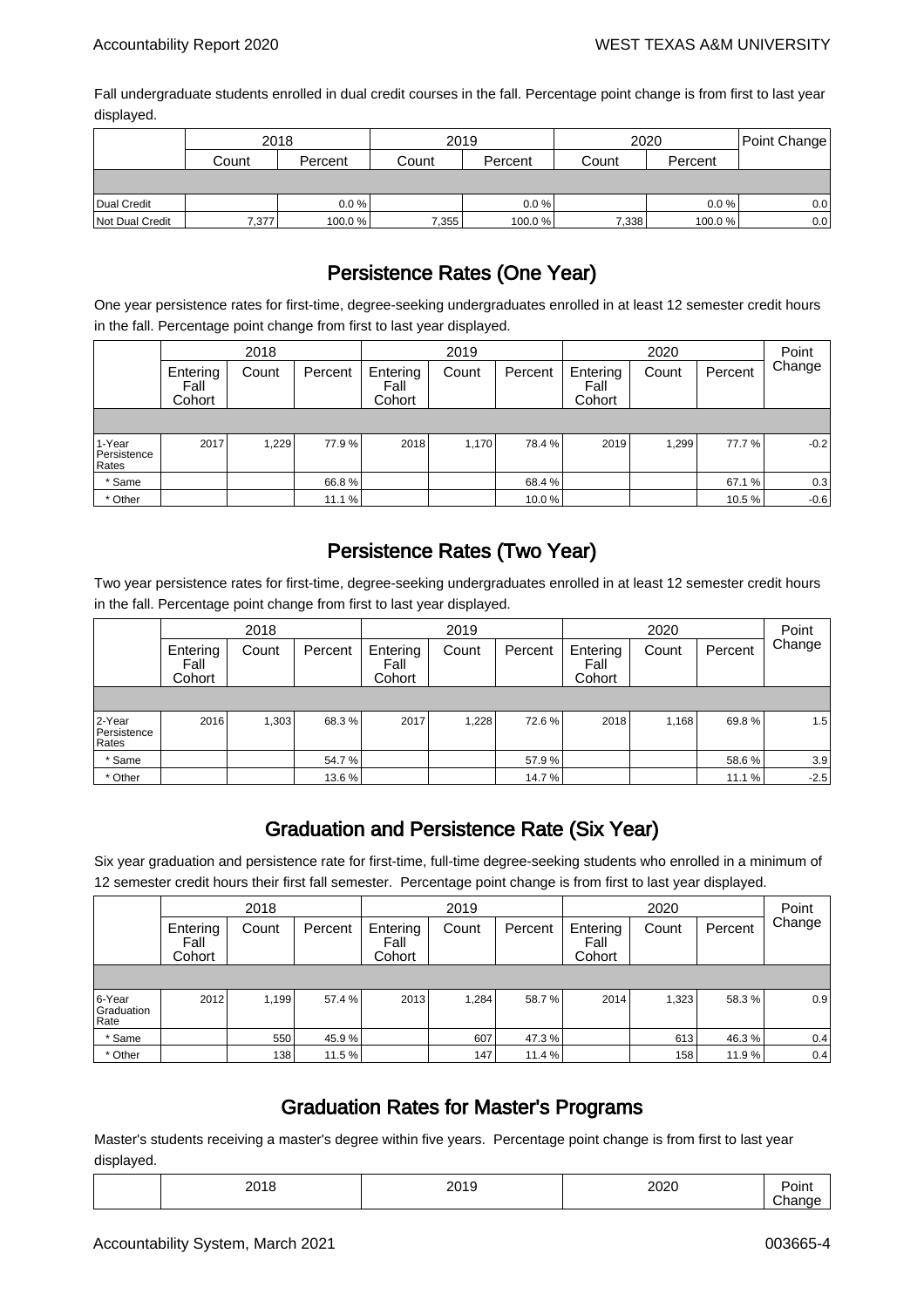|                               | Entering<br>Fall<br>Cohort | Count | Percent | Entering<br>Fall<br>Cohort | Count | Percent | Entering<br>Fall<br>Cohort | Count | Percent |        |
|-------------------------------|----------------------------|-------|---------|----------------------------|-------|---------|----------------------------|-------|---------|--------|
|                               |                            |       |         |                            |       |         |                            |       |         |        |
| Master's                      | 2013                       | 362   | 100.0%  | 2014                       | 512   | 100.0%  | 2015                       | 559   | 100.0 % | 0.0    |
| Graduated<br>with<br>Master's |                            | 236   | 65.2%   |                            | 325   | 63.5%   |                            | 351   | 62.8%   | $-2.4$ |
| * Did not<br>graduate         |                            | 126   | 34.8%   |                            | 187   | 36.5%   |                            | 208   | 37.2 %  | 2.4    |

#### Graduation Rates for Doctoral Programs

Doctoral students receiving a doctorate within ten years. Percentage point change is from first to last year displayed.

|                                  |                            | 2018           |         |                            | 2019  |         |                            | 2020  |         | Point   |
|----------------------------------|----------------------------|----------------|---------|----------------------------|-------|---------|----------------------------|-------|---------|---------|
|                                  | Entering<br>Fall<br>Cohort | Count          | Percent | Entering<br>Fall<br>Cohort | Count | Percent | Entering<br>Fall<br>Cohort | Count | Percent | Change  |
|                                  |                            |                |         |                            |       |         |                            |       |         |         |
| Doctoral                         | 2008                       | 3 <sub>l</sub> | 100.0 % |                            |       |         | 2010                       |       | 100.0 % | 0.0     |
| Graduated<br>l with<br>Doctorate |                            | 2              | 66.7 %  |                            |       |         |                            |       | 100.0%  | 33.3    |
| * Did not<br>graduate            |                            |                | 33.3 %  |                            |       |         |                            |       | 0.0%    | $-33.3$ |

#### Graduates as a Percent of Undergraduate FTE Enrollment

The number of students who received a bachelor's degree from the institution in a given year divided by the annual fulltime equivalent enrollment at that institution. Percentage point change is from first to last year displayed.

|          | 2018   | 2019    | 2020    | Point Change |
|----------|--------|---------|---------|--------------|
|          | Pct    | Pct     | Pct     |              |
|          |        |         |         |              |
| Bachelor | 26.01% | 27.90 % | 27.74 % | 0.0173       |

#### Graduation Rate of 2-Year College Students Who Transfer to a University

Graduation rate of 2-year college students who transfer to a university. Rates are grouped by those who transferred with more or less than 30 semester credit hours. Percentage point change is from first to last year displayed.

|                            | 2018  |         | 2019  |         |       | 2020    | Point Change |
|----------------------------|-------|---------|-------|---------|-------|---------|--------------|
|                            | Count | Percent | Count | Percent | Count | Percent |              |
|                            |       |         |       |         |       |         |              |
| Less than 30<br><b>SCH</b> | 159   | 100.0%  | 155   | 100.0%  | 146   | 100.0%  | 0.0          |
| * Graduation<br>Rate       | 89    | 56.0%   | 84    | 54.2%   | 74    | 50.7%   | $-5.3$       |
| * Not Found<br>Graduated   | 70    | 44.0%   | 71    | 45.8%   | 72    | 49.3%   | 5.3          |
| 30 or More SCH             | 530   | 100.0%  | 551   | 100.0%  | 538   | 100.0%  | 0.0          |
| * Graduation<br>Rate       | 318   | 60.0%   | 337   | 61.2%   | 332   | 61.7%   | 1.7          |
| * Not Found<br>Graduated   | 212   | 40.0%   | 214   | 38.8%   | 206   | 38.3%   | $-1.7$       |

#### Bachelor's Graduates with Hours at a Texas 2-Year College

Bachelor's graduates who accrued semester credit hours (SCH) at a Texas public two-year institution at any time before graduation. Percentage point change is from first to last year displayed.

| 2018  |                  | ว∩1 ∩<br>∠∪∵ |         | 2020  | ' Point<br>Change |  |
|-------|------------------|--------------|---------|-------|-------------------|--|
| ;ount | _<br>rcent<br>F1 | 'Count       | Percent | Count | _<br>'ercent      |  |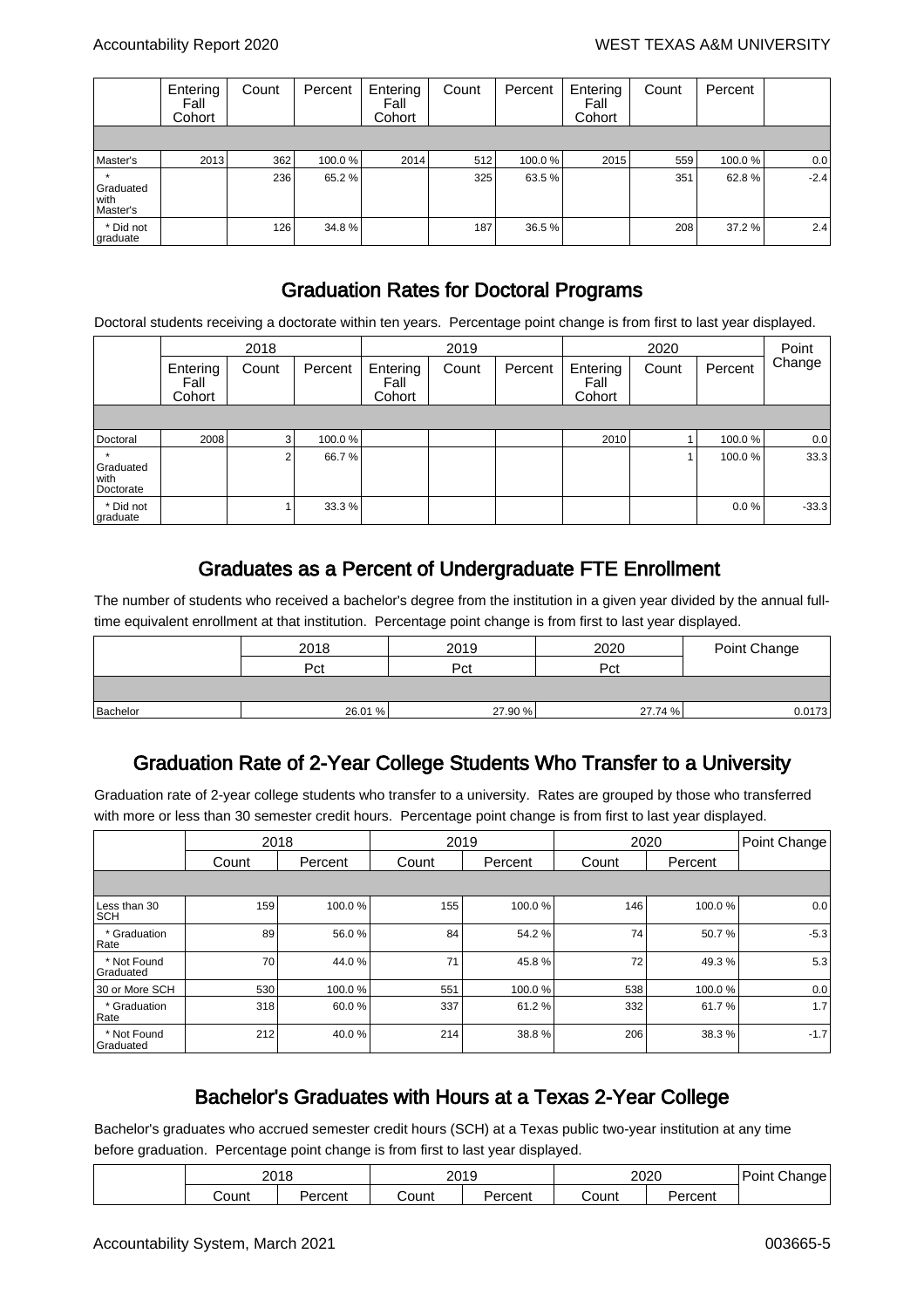| Less than 30<br><b>SCH</b> | 553 | 33.9% | 563 | 32.3% | 547 | 31.6% | $-2.3$   |
|----------------------------|-----|-------|-----|-------|-----|-------|----------|
| 30 or More SCH             | 503 | 30.8% | 592 | 33.9% | 570 | 32.9% | <u>.</u> |

#### Underprepared Students Who Satisfy TSI in Two Years

Of the first-time summer/fall entering (non-flex entry) degree-seeking undergraduates who did not meet the college readiness standard (math, reading, writing) and were not TSI exempted, the percent of students who satisfied TSI requirements in 2 years. Percentage point change is from first to last year displayed.

|                | 2015  |         |       | 2016    |       | 2017    | Point Change |
|----------------|-------|---------|-------|---------|-------|---------|--------------|
|                | Count | Percent | Count | Percent | Count | Percent |              |
|                |       |         |       |         |       |         |              |
| Math           | 787   | 100.0%  | 758   | 100.0%  | 787   | 100.0%  | 0.0          |
| * Met          | 352   | 44.7%   | 562   | 74.1 %  | 693   | 88.1%   | 43.4         |
| * Did Not Meet | 435   | 55.3%   | 196   | 25.9%   | 94    | 11.9%   | $-43.4$      |
| Reading        | 538   | 100.0%  | 596   | 100.0%  | 642   | 100.0%  | 0.0          |
| * Met          | 165   | 30.7%   | 417   | 70.0%   | 571   | 88.9%   | 58.2         |
| * Did Not Meet | 373   | 69.3%   | 179   | 30.0%   | 71    | 11.1 %  | $-58.2$      |
| Writing        | 583   | 100.0%  | 594   | 100.0%  | 657   | 100.0%  | 0.0          |
| * Met          | 176   | 30.2%   | 415   | 69.9%   | 586   | 89.2%   | 59.0         |
| * Did Not Meet | 407   | 69.8%   | 179   | 30.1 %  | 71    | 10.8%   | $-59.0$      |

#### Underprepared Students Completing a College Level Course

Underprepared first-time summer/fall entering (non-flex entry) degree-seeking undergraduates in each subject are tracked to determine whether they successfully complete a college-level course in the subject they entered not ready (math, reading, writing) within 2 years. Percentage point change is from first to last year displayed.

|                                     | 2015  |         |       | 2016    | 2017  |         | Point Change |
|-------------------------------------|-------|---------|-------|---------|-------|---------|--------------|
|                                     | Count | Percent | Count | Percent | Count | Percent |              |
|                                     |       |         |       |         |       |         |              |
| Math                                | 787   | 100.0%  | 758   | 100.0%  | 787   | 100.0%  | 0.0          |
| * Completed<br>Course               | 543   | 69.0%   | 499   | 65.8%   | 534   | 67.9%   | $-1.1$       |
| * Did Not<br><b>Complete Course</b> | 244   | 31.0%   | 259   | 34.2%   | 253   | 32.1 %  | 1.1          |
| Reading                             | 538   | 100.0%  | 596   | 100.0%  | 642   | 100.0%  | 0.0          |
| * Completed<br>Course               | 403   | 74.9%   | 451   | 75.7%   | 521   | 81.2%   | 6.3          |
| * Did Not<br><b>Complete Course</b> | 135   | 25.1%   | 145   | 24.3%   | 121   | 18.8%   | $-6.3$       |
| Writing                             | 583   | 100.0%  | 594   | 100.0%  | 657   | 100.0%  | 0.0          |
| * Completed<br>Course               | 376   | 64.5%   | 362   | 60.9%   | 423   | 64.4 %  | $-0.1$       |
| * Did Not<br><b>Complete Course</b> | 207   | 35.5%   | 232   | 39.1 %  | 234   | 35.6%   | 0.1          |

#### Prepared Students Completing a College Level Course

Prepared first-time summer/fall entering (non-flex entry) degree-seeking undergraduates in each subject are tracked to determine whether they successfully complete a college-level course in each subject area (math, reading, writing) within 2 years. Percentage point change is from first to last year displayed.

|                              | 2015  |         |       | 2016    | 2017  |         | Point Change |
|------------------------------|-------|---------|-------|---------|-------|---------|--------------|
|                              | Count | Percent | Count | Percent | Count | Percent |              |
|                              |       |         |       |         |       |         |              |
| Math                         | 636   | 100.0%  | 570   | 100.0%  | 457   | 100.0 % | 0.0          |
| * Completed<br>Course        | 358   | 56.3%   | 332   | 58.2%   | 267   | 58.4 %  | 2.1          |
| * Did Not<br>Complete Course | 278   | 43.7%   | 238   | 41.8%   | 190   | 41.6 %  | $-2.1$       |
| Reading                      | 885   | 100.0%  | 731   | 100.0%  | 602   | 100.0 % | 0.0          |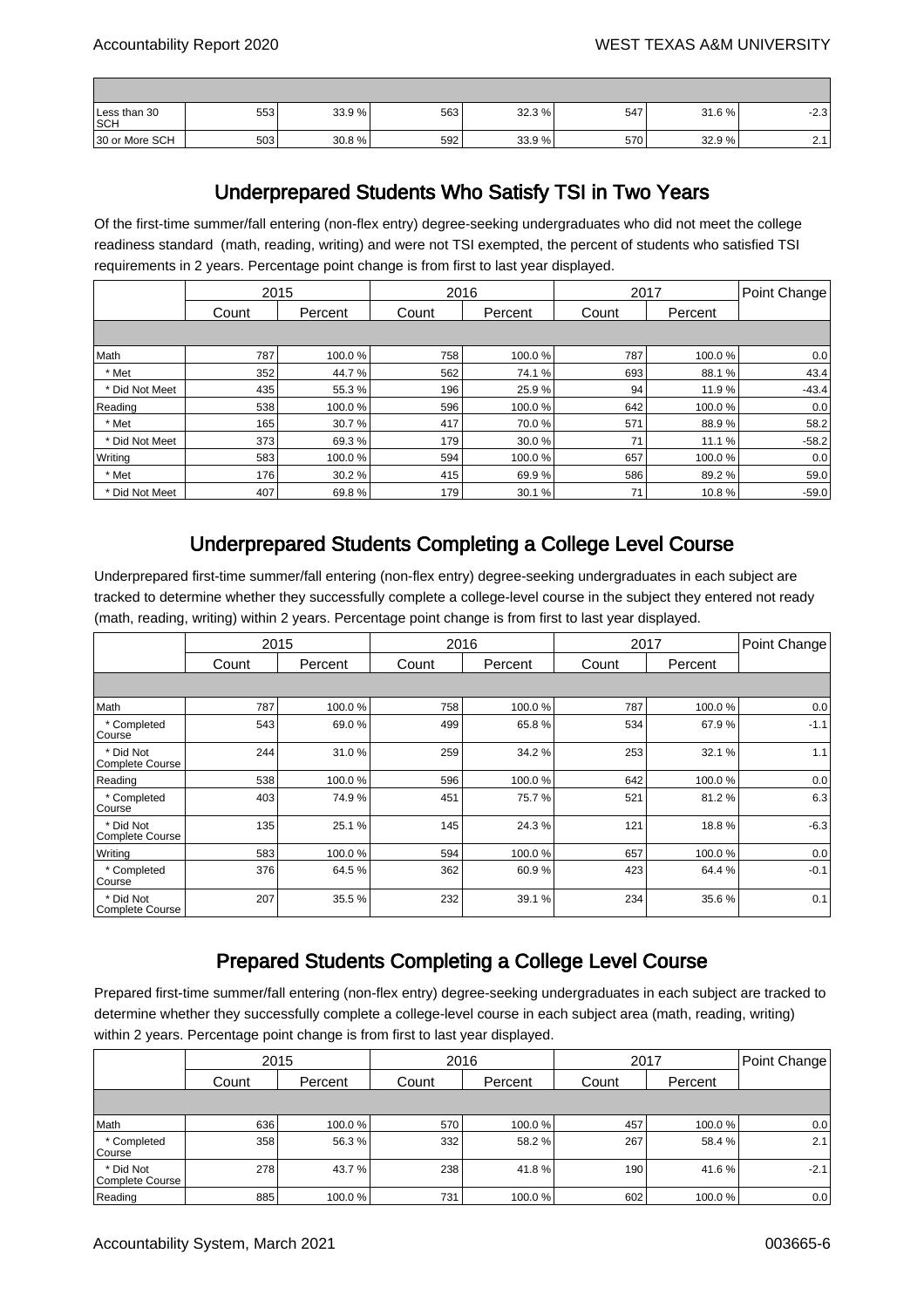| * Completed<br>l Course      | 754 | 85.2%  | 652 | 89.2%  | 505 | 83.9 %  | $-1.3$  |
|------------------------------|-----|--------|-----|--------|-----|---------|---------|
| * Did Not<br>Complete Course | 131 | 14.8%  | 79  | 10.8%  | 97  | 16.1 %  | 1.3     |
| Writing                      | 840 | 100.0% | 734 | 100.0% | 587 | 100.0 % | 0.0     |
| * Completed<br>l Course      | 433 | 51.5 % | 324 | 44.1 % | 243 | 41.4 %  | $-10.1$ |
| * Did Not<br>Complete Course | 407 | 48.5%  | 410 | 55.9%  | 344 | 58.6 %  | 10.1    |

#### Underprepared and Prepared Students Receiving an Award

Underprepared and prepared students receiving a bachelor's or above within six years. Percentage point change is from first to last year displayed.

|                        |                            | 2018  |         |                            | 2019  |         |                            | 2020  |         | Point  |
|------------------------|----------------------------|-------|---------|----------------------------|-------|---------|----------------------------|-------|---------|--------|
|                        | Entering<br>Fall<br>Cohort | Count | Percent | Entering<br>Fall<br>Cohort | Count | Percent | Entering<br>Fall<br>Cohort | Count | Percent | Change |
|                        |                            |       |         |                            |       |         |                            |       |         |        |
| Prepared               | 2012                       | 1,049 | 52.7%   | 2013                       | 1,110 | 55.5%   | 2014                       | 905   | 57.6 %  | 4.9    |
| Bachelor's<br>or Above |                            |       | 52.7%   |                            |       | 55.5%   |                            |       | 57.6%   | 4.9    |
| Underprepa<br>red      | 2012                       | 150   | 30.0%   | 2013                       | 174   | 22.4 %  | 2014                       | 418   | 35.2%   | 5.2    |
| Bachelor's<br>or Above |                            |       | 30.0%   |                            |       | 22.4 %  |                            |       | 35.2%   | 5.2    |

#### Degrees Awarded by Level

Degrees awarded by level for out-of-state peer comparison. Percent change is from first to last year displayed.

|                                             | Associate       | Bachelor's | Master's | Doctoral Research<br>Scholarship | Doctoral<br>Professional<br>Practice |
|---------------------------------------------|-----------------|------------|----------|----------------------------------|--------------------------------------|
|                                             | Count           | Count      | Count    | Count                            | Count                                |
|                                             |                 |            |          |                                  |                                      |
| West Texas A&M<br>University                |                 | 1,705      | 853      | 4                                |                                      |
| Arkansas State<br>University-Main<br>Campus | 540             | 1,820      | 1,908    | 14                               | 51                                   |
| Murray State University                     | 14 <sub>1</sub> | 1,577      | 422      |                                  | 27                                   |
| University of Central<br>Missouri           |                 | 1,974      | 831      |                                  |                                      |
| Appalachian State<br>University             |                 | 4,028      | 649      | 16                               |                                      |
| Tennessee<br>Technological<br>University    |                 | 1,966      | 359      | 25                               |                                      |

#### Degrees Awarded by Ethnicity

Degrees awarded by ethnicity for out-of-state peer comparison. Percent change is from first to last year displayed.

|                                             | White | African<br>American | Hispanic | Asian | International | Other |
|---------------------------------------------|-------|---------------------|----------|-------|---------------|-------|
|                                             | Count | Count               | Count    | Count | Count         | Count |
|                                             |       |                     |          |       |               |       |
| West Texas A&M<br>University                | 1,544 | 128                 | 613      | 80    | 80            | 117   |
| Arkansas State<br>University-Main<br>Campus | 3,335 | 505                 | 112      | 37    | 181           | 163   |
| Murray State<br>University                  | 1,688 | 99                  | 34       | 18    | 131           | 91    |
| University of Central<br><b>Missouri</b>    | 2,040 | 185                 | 97       | 34    | 312           | 137   |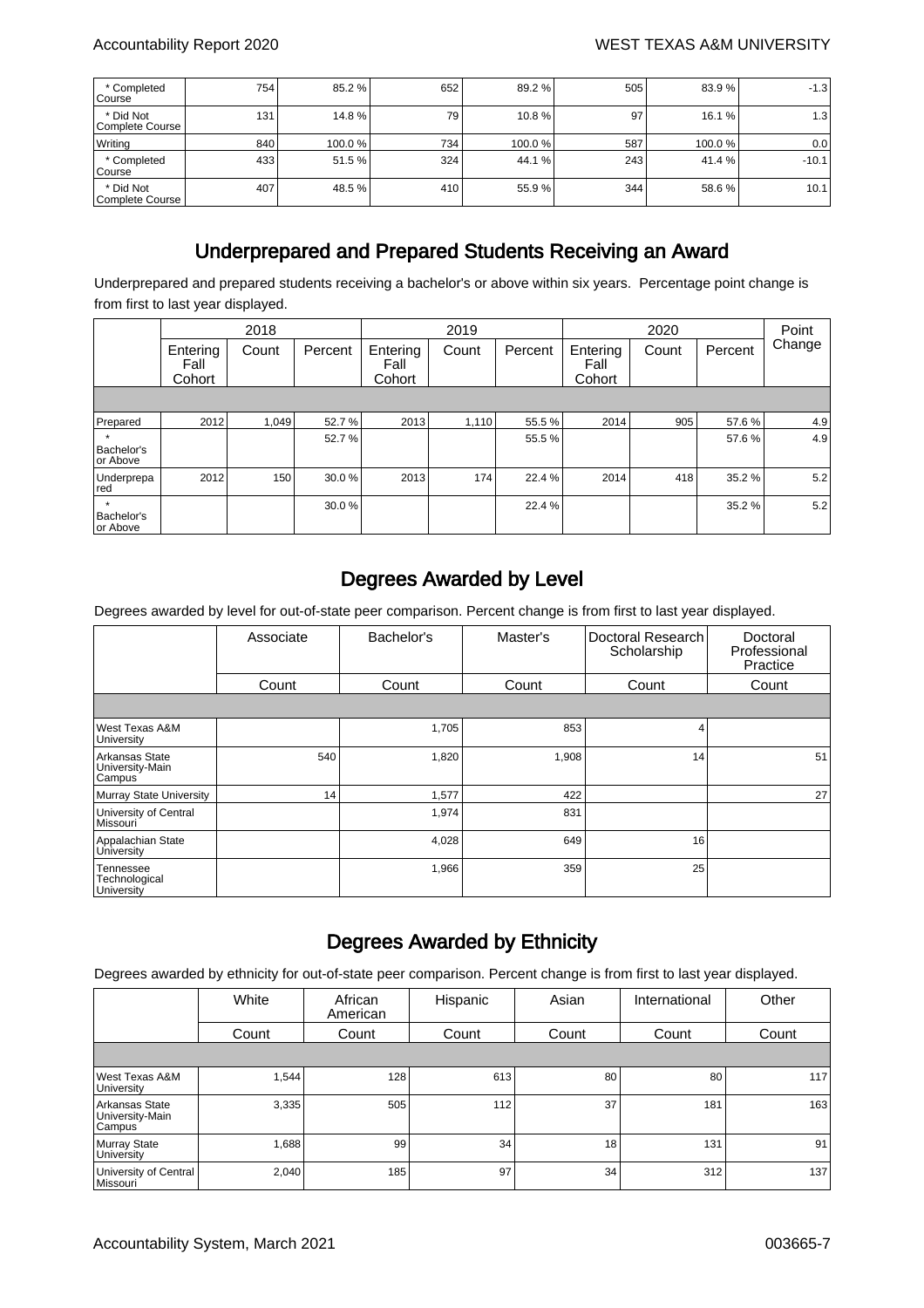| Appalachian State<br><b>University</b>   | 4,003 | 151 | 237 | 87 | $\sim$<br><u>.</u> | 188 |
|------------------------------------------|-------|-----|-----|----|--------------------|-----|
| Tennessee<br>Technological<br>University | .951  | 92  | 61  | 30 | 134                | 82  |

#### Degrees by Gender

Degrees awarded by gender for out-of-state peer comparison. Percent change is from first to last year displayed.

|                                       | Male  | Female |
|---------------------------------------|-------|--------|
|                                       | Count | Count  |
|                                       |       |        |
| West Texas A&M University             | 1,027 | 1,535  |
| Arkansas State University-Main Campus | 1,461 | 2,872  |
| Murray State University               | 794   | 1,267  |
| University of Central Missouri        | 1,175 | 1,630  |
| Appalachian State University          | 1,907 | 2,786  |
| Tennessee Technological University    | 1,154 | 1,196  |

#### Graduation Rate: 4-, 5-, and 6-Year

|                                           | 4-Year Cohort | 5-Year Cohort | 6-Year Cohort | Point Change |
|-------------------------------------------|---------------|---------------|---------------|--------------|
|                                           | Pct           | Pct           | Pct           |              |
|                                           |               |               |               |              |
| West Texas A&M University                 | 28.1%         | 42.0 %        | 45.1 %        | 17.0         |
| Arkansas State University-<br>Main Campus | 35.2%         | 47.4 %        | 50.5%         | 15.3         |
| Murray State University                   | 30.5%         | 49.8 %        | 54.6 %        | 24.1         |
| University of Central<br>Missouri         | 30.0%         | 47.6 %        | 51.1 %        | 0.2          |
| Appalachian State University              | 52.9%         | 70.0 %        | 72.8%         | 19.9         |
| Tennessee Technological<br>University     | 31.3%         | 50.0 %        | 54.4 %        | 23.1         |

#### Fall Headcount

Fall headcount for out-of-state peer comparison. Percent change is from first to last year displayed.

|                                             | White  | African<br>American | Hispanic | Asian | International | Other |
|---------------------------------------------|--------|---------------------|----------|-------|---------------|-------|
|                                             | Count  | Count               | Count    | Count | Count         | Count |
|                                             |        |                     |          |       |               |       |
| West Texas A&M<br>University                | 11,550 | 1,066               | 5,382    | 593   | 474           | 934   |
| Arkansas State<br>University-Main<br>Campus | 20,237 | 3,462               | 870      | 257   | 1,205         | 1,034 |
| Murray State<br>University                  | 15,373 | 1,105               | 405      | 158   | 687           | 1,282 |
| University of Central<br>Missouri           | 16,851 | 1,782               | 1,006    | 257   | 1,424         | 1,396 |
| Appalachian State<br>University             | 31,635 | 1,403               | 2,492    | 636   | 317           | 1,905 |
| Tennessee<br>Technological<br>University    | 16,962 | 751                 | 666      | 333   | 729           | 885   |

#### Certification and Licensure Pass Rates

State-level data not available for this measure. Percentage point change is from first to last year displayed.

| nn 1 c<br>. .<br>້⊔ | 0010                                    | חממפ<br>$-50$ | $ -$<br>זוונ |
|---------------------|-----------------------------------------|---------------|--------------|
| -<br>محرد<br>ື      | -<br>$\overline{\phantom{a}}$<br>້<br>. | י∼י<br>ັບເ    |              |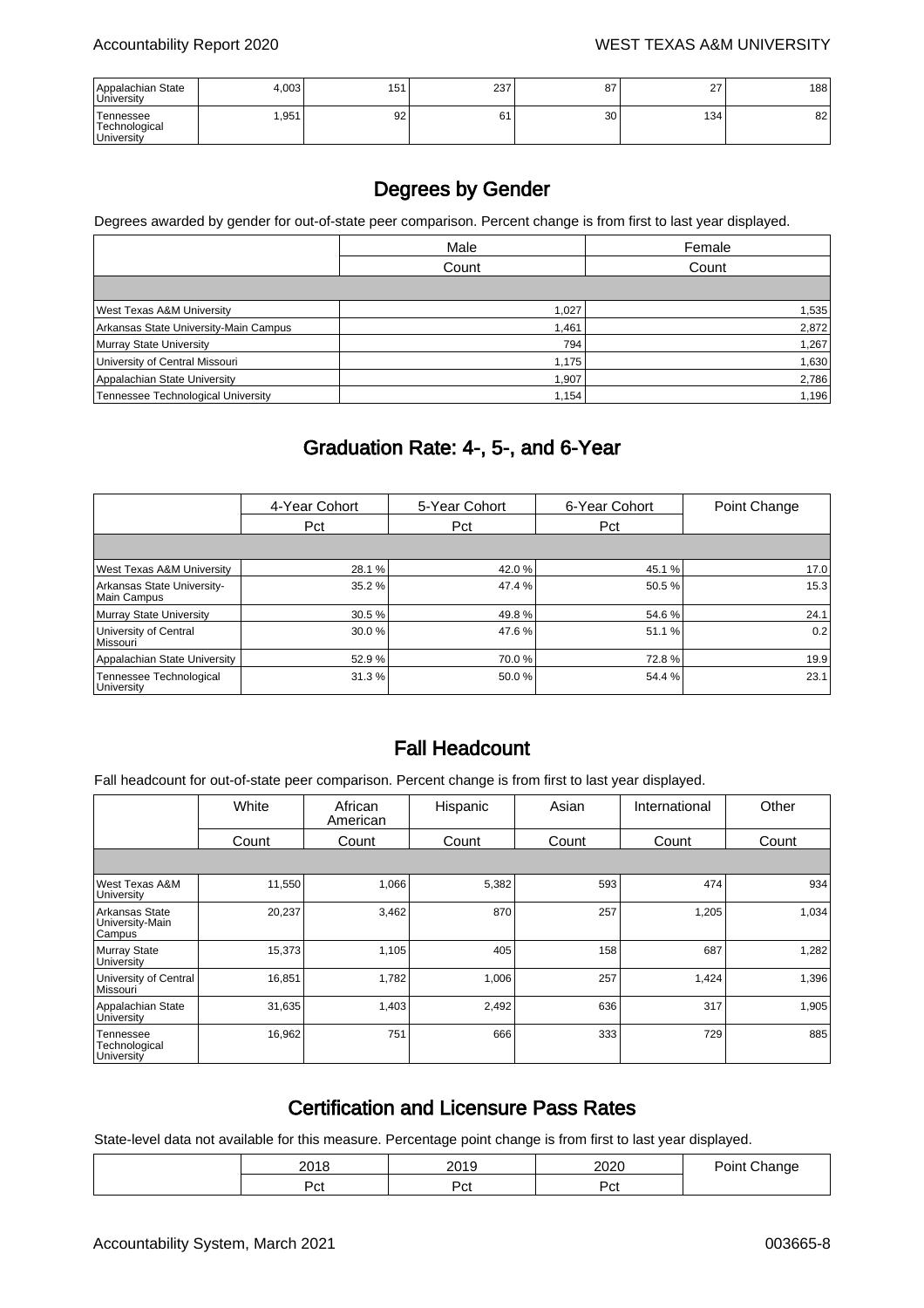| Law         |         |         |         | 0.0     |
|-------------|---------|---------|---------|---------|
| Pharmacy    |         |         |         | 0.0     |
| Nursing     | 95.60 % | 97.00 % | 92.30 % | $-3.3$  |
| Engineering | 50.00 % | 64.00 % |         | $-50.0$ |

#### Bachelor's Degree Graduates With No More Than 3 Excess Hours

Percent of bachelor's degree graduates completing with no more than 3 hours of their degree plan from a public university.

|                                             | 2018    | 2019    | 2020    | Point Change |
|---------------------------------------------|---------|---------|---------|--------------|
|                                             | Pct     | Pct     | Pct     |              |
|                                             |         |         |         |              |
| Percent with no more than 3<br>excess hours | 50.39 % | 49.17 % | 48.70 % | $-0.0169$    |

#### Average Debt of Graduates with Loans

Each student's debt at time of receiving an applicable degree, based on the highest degree earned. Percent change from first year to last year displayed.

|       | 2018     | 2019     | 2020     | Percent Change |
|-------|----------|----------|----------|----------------|
|       | Amount   | Amount   | Amount   |                |
|       |          |          |          |                |
| Same  | \$24,815 | \$25,126 | \$24,245 | $-2.3%$        |
| Other | \$23,351 | \$24,663 | \$24,098 | 3.2%           |
| Total | \$24,372 | \$24,978 | \$24,201 | $-0.7%$        |

#### Percent of State-funded Attempted SCH Completed

Fall state-funded semester credit hours (SCH) completed divided by the fall state-funded semester credit hours attempted. Percentage point change is from first to last year displayed.

|                        | 2017    | 2018    | 2019    | Point Change |
|------------------------|---------|---------|---------|--------------|
|                        | Pct     | Pct     | Pct     |              |
|                        |         |         |         |              |
| Completed              | 94.68%  | 94.74 % | 94.68 % | 0.01         |
| Successfully completed | 88.30 % | 88.97%  | 88.30 % | 0.0          |

#### Average Time to Degree in Years

The average length of time in years to complete a bachelor's degree (for public universities) or an associate degree (for public two-year institutions). Percent change is from first year to last year displayed.

|                        | 2018        | 2019        | 2020        | Percent Change |
|------------------------|-------------|-------------|-------------|----------------|
|                        | TotalCount1 | TotalCount1 | TotalCount1 |                |
|                        |             |             |             |                |
| Average Time to Degree | 4.70        | 4.70        | 4.80        | 2.1%           |

#### Average SCH to Degree

The average attempted semester credit hours (SCH) to complete a bachelor's degree (for public universities) or an associate degree (for public two-year institutions). Percent change is from first year to last year displayed.

|                       | 2018  | 2019  | 2020  | Percent Change |
|-----------------------|-------|-------|-------|----------------|
|                       | Count | Count | Count |                |
|                       |       |       |       |                |
| Average SCH to Degree | 127   | 126   | 127   | 0.0 %          |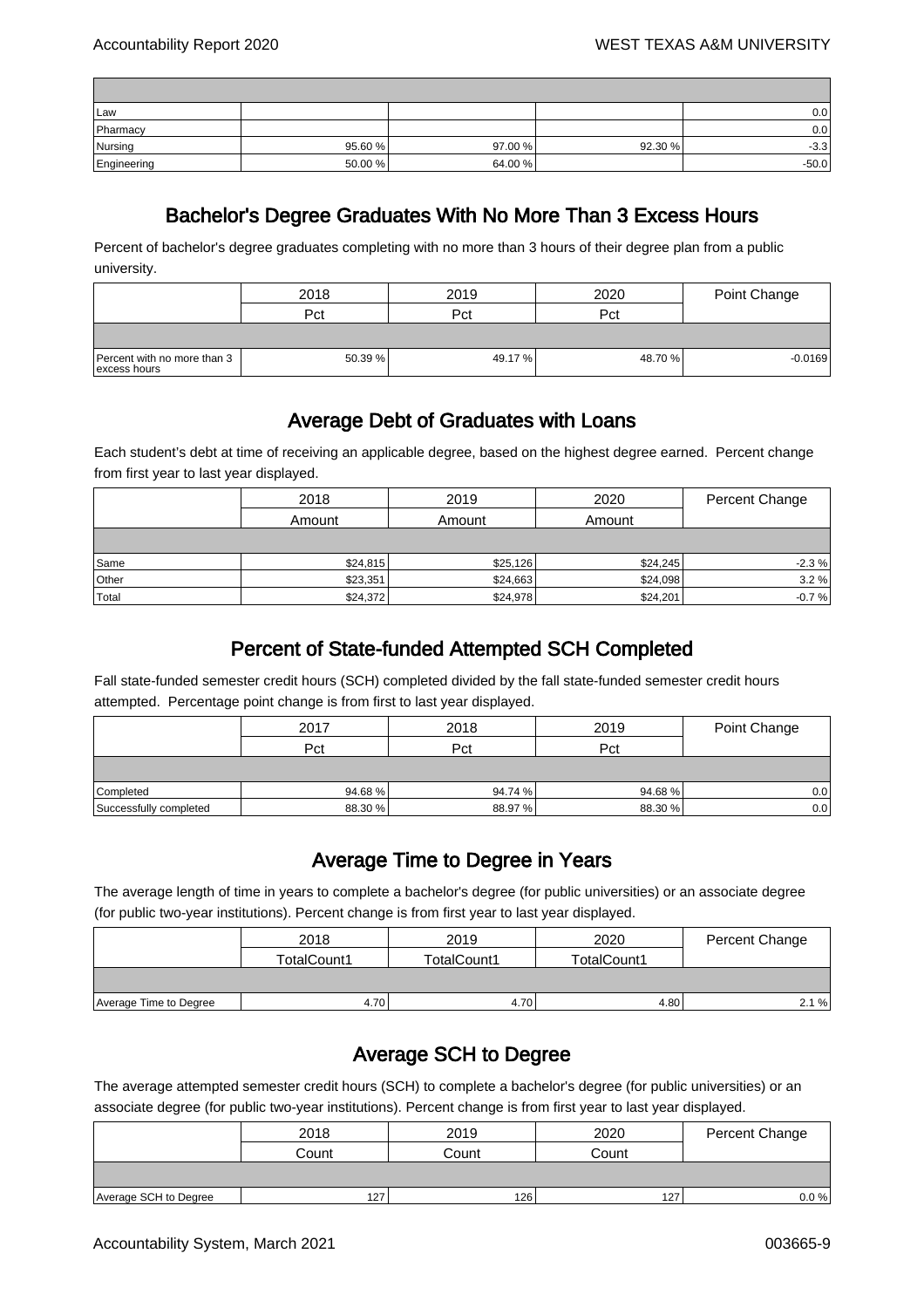#### Tuition and Fees

Tuition and fees for out-of-state peer comparison. Percent change is from first year to last year displayed.

|                                           | 2017    | 2018    | 2019    | <b>Percent Change</b> |
|-------------------------------------------|---------|---------|---------|-----------------------|
|                                           | Amount  | Amount  | Amount  |                       |
|                                           |         |         |         |                       |
| <b>West Texas A&amp;M University</b>      | \$7,586 | \$7.935 | \$8,135 | 7.2%                  |
| Arkansas State University-<br>Main Campus | \$8,478 | \$8,607 | \$8,900 | 5.0%                  |
| Murray State University                   | \$8,820 | \$9.084 | \$9,174 | 4.0%                  |
| University of Central<br><i>Missouri</i>  | \$7,520 | \$7,673 | \$8,043 | 7.0%                  |
| Appalachian State University              | \$7,302 | \$7,364 | \$7,409 | 1.5%                  |
| Tennessee Technological<br>University     | \$8,513 | \$8,731 | \$8,934 | 4.9%                  |

#### Average and Median Lower Division Class Size

Fall average and median lower division class size organized by class type (1, 2, and 4) at the freshman and sophomore level. Percentage change is from first year to last year displayed.

|                    | 2018  | 2019  | 2020  | Percent Change |
|--------------------|-------|-------|-------|----------------|
|                    | Count | Count | Count |                |
|                    |       |       |       |                |
| Average Class Size | 28    | 28    | 27    | $-3.6%$        |
| Median Class Size  | 24    | 24    | 23    | $-4.2%$        |

#### Student/Faculty Ratio

Fall full-time student equivalents (FTSE) divided by full-time equivalent (FTE) faculty. Percent change is from first year to last year displayed.

|                       | 2017              | 2018              | 2019              | Percent Change |
|-----------------------|-------------------|-------------------|-------------------|----------------|
|                       | <b>RatioCount</b> | <b>RatioCount</b> | <b>RatioCount</b> |                |
|                       |                   |                   |                   |                |
| Student/Faculty Ratio | 20:1              | 20:1              | 19:1              | $-5.0%$        |

#### Federal and Private Research Expenditures per FTE Faculty

Federal and private research expenditures divided by the number of fall tenured/tenure-track full-time-equivalent faculty (ranks 1-5) with teaching responsibilities (01 and 02). Percent change is from first to last year displayed.

|                                                                        | 2018     | 2019     | 2020     | Percent Change |
|------------------------------------------------------------------------|----------|----------|----------|----------------|
|                                                                        | Amount   | Amount   | Amount   |                |
|                                                                        |          |          |          |                |
| Federal and Private<br>Research Expenditures per<br><b>FTE</b> faculty | \$11,329 | \$17,020 | \$11,082 | $-2.2%$        |

#### Research Expenditures by Source of Funds

Total research expenditures by source of funds (federal, state, institutional, and private). Percent change is from first to last year displayed. Peer groups displayed as an average.

|         | 2018        | 2019        | 2020        | Percent Change |
|---------|-------------|-------------|-------------|----------------|
|         | Amount      | Amount      | Amount      |                |
|         |             |             |             |                |
| Total   | \$4,635,161 | \$5,190,630 | \$5,786,486 | 24.8%          |
| Federal | \$1,354,905 | \$1,583,701 | \$1,671,019 | 23.3%          |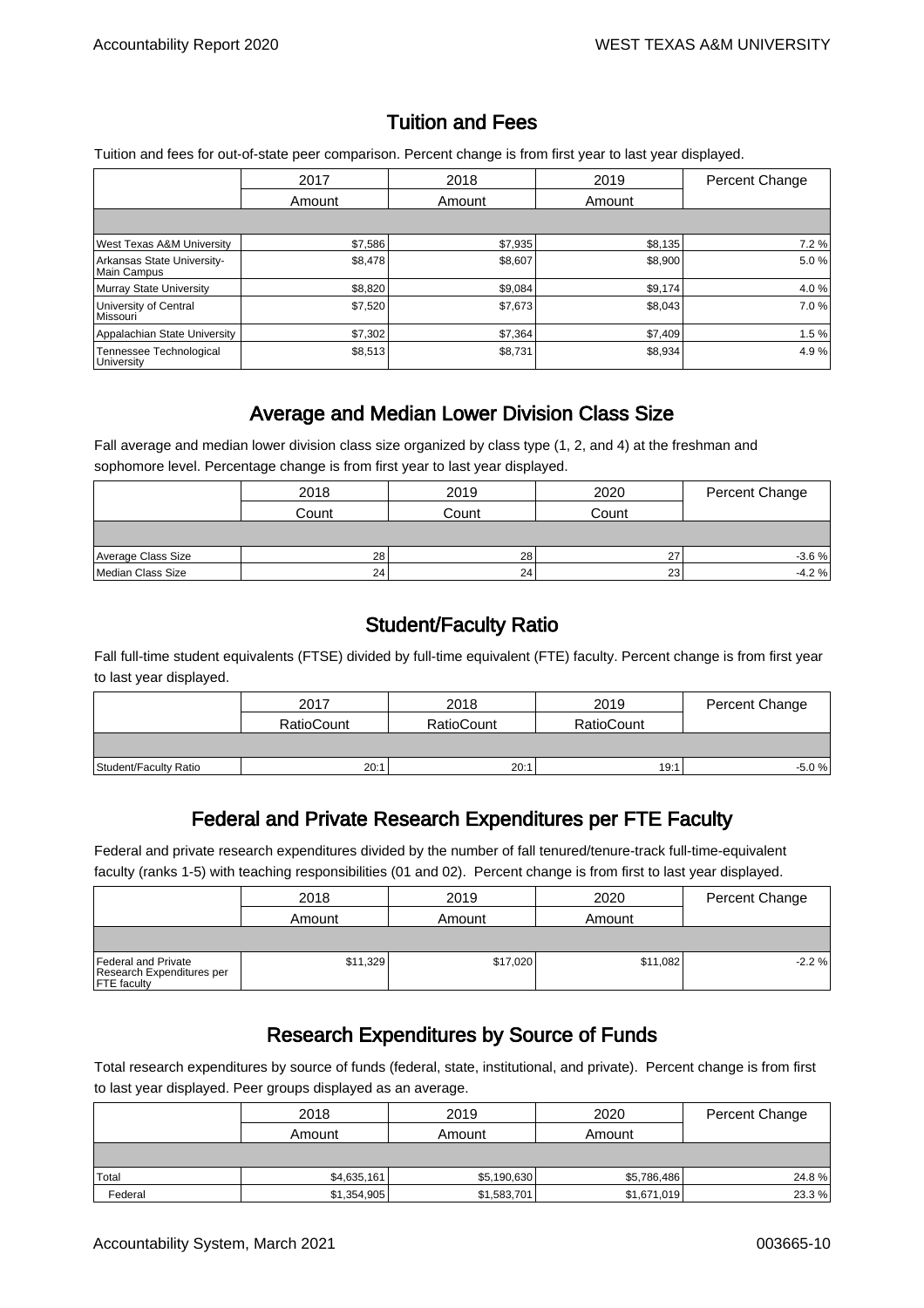| <b>State Appropriations</b> | 1.650.716<br>ሖ | \$1.678.706 | \$2.594.855 | 57.2 %         |
|-----------------------------|----------------|-------------|-------------|----------------|
| Institutional               | \$1.103.854    | \$873,812   | \$648.677   | $2\%$<br>∠.41- |
| Private                     | \$525,686      | \$1,054,411 | \$871,935   | 65.9%          |

#### Restricted Research Expenditures

Total expenditures of funds that an external entity (such as government agencies, philanthropic organizations, or individuals) has placed limitations on and for which the use of the funds qualifies as research and development. Percent change is from first to last year displayed. Peer groups displayed as an average.

|                                     | 2018        | 2019        | 2020        | Percent Change |
|-------------------------------------|-------------|-------------|-------------|----------------|
|                                     | Amount      | Amount      | Amount      |                |
|                                     |             |             |             |                |
| Restricted Research<br>Expenditures | \$1,629,613 | \$2,257,814 | \$2,440,827 | 49.8%          |

#### FTE Faculty who are Tenure/Tenure-Track

Fall number and percent of all FTE faculty with teaching responsibility who are tenured or tenure-track. Percentage point change is from first to last year displayed.

|                       | 2017              |         | 2018              |         | 2019              |         | Point Change |
|-----------------------|-------------------|---------|-------------------|---------|-------------------|---------|--------------|
|                       | <b>TotalCount</b> | Percent | <b>TotalCount</b> | Percent | <b>TotalCount</b> | Percent |              |
|                       |                   |         |                   |         |                   |         |              |
| <b>Tenure Faculty</b> | 166               | 44.7%   | 155               | 41.1 %  | 229               | 59.6 %  | 14.9         |

#### Expenditures per FTE Student

Total operating expenses divided by full-time equivalent (FTE) students. Percent change is from first to last year displayed.

|                                                    | 2018     | 2019     | 2020     | Percent Change |
|----------------------------------------------------|----------|----------|----------|----------------|
|                                                    | Amount   | Amount   | Amount   |                |
|                                                    |          |          |          |                |
| Instructional Support Per<br><b>IFTSE</b>          | \$5,232  | \$5,347  | \$5,433  | 3.8%           |
| Academic Support Per FTSE                          | \$2,224  | \$1,864  | \$2,103  | $-5.4%$        |
| Institutional Support Per<br><b>IFTSE</b>          | \$1,446  | \$1,599  | \$1,649  | 14.0 %         |
| <b>Other Expenditures Per</b><br><b>IFTSE</b>      | \$7,526  | \$7,228  | \$6,899  | $-8.3%$        |
| <b>Total Operating Expenses</b><br><b>Per FTSE</b> | \$16,428 | \$16,038 | \$16,085 | $-2.1%$        |

#### Student Faculty Ratio

Student faculty ratio for out-of-state peer comparison. Percent change is from first to last year displayed.

|                                           | 2017              | 2018              | 2019              | Percent Change |
|-------------------------------------------|-------------------|-------------------|-------------------|----------------|
|                                           | <b>RatioCount</b> | <b>RatioCount</b> | <b>RatioCount</b> |                |
|                                           |                   |                   |                   |                |
| <b>West Texas A&amp;M University</b>      | 22:1              | 22:7              | 22:1              | 0.0%           |
| Arkansas State University-<br>Main Campus | 23:1              | 21:1              | 22:1              | $-4.3%$        |
| Murray State University                   | 17:1              | 16:1              | 16:1              | $-5.9%$        |
| University of Central<br><i>Missouri</i>  | 19:1              | 18:1              | 18:1              | $-5.3%$        |
| Appalachian State University              | 17:1              | 17:1              | 17:1              | 0.0%           |
| Tennessee Technological<br>University     | 18:1              | 18:1              | 17:1              | $-5.6%$        |

#### Research Expenditures